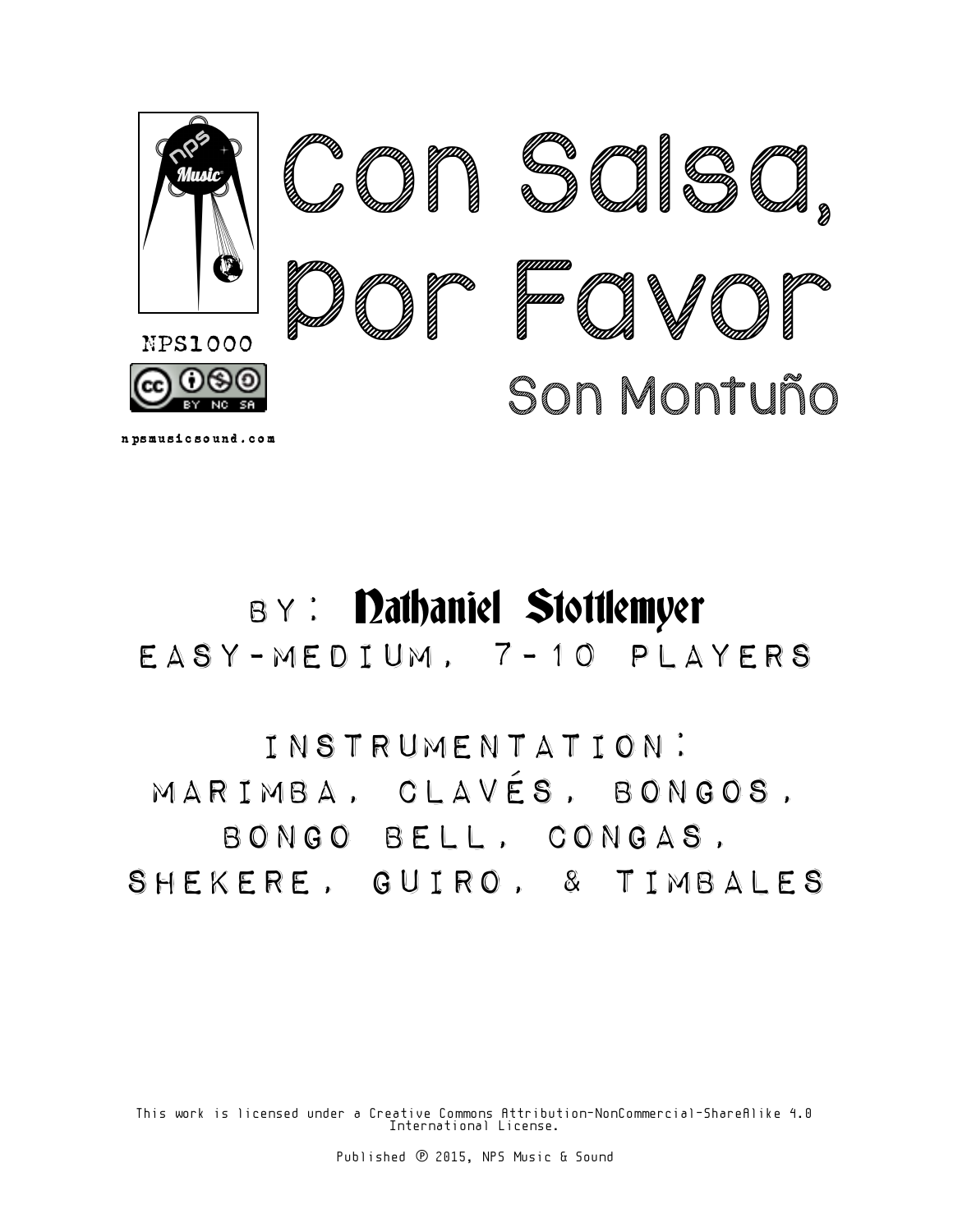## Performance Notes:

Con Salsa, Por Favor ("With Sauce, Please") is a piece for percussion ensemble in the Cuban *son montuño* style. Con Salsa, Por Favor features traditional Latin American instruments and authentic rhythms. The most distinctive feature of son montuño is the 2:3 *clavé*, performed on the *clavés* throughout the piece. This rhythm is the foundation for which all other rhythms are played.

This piece may be performed with as few as 7 players. The marimba part may be divided between two players, as well as any parts requiring multiple instruments, making the piece more accessible to younger players. Throughout the piece, 2:3 *mambo tumbáo* is played with 2 or more congas, with an optional improvised solo opportunity at rehearsal letter *D*. The *bongos* and *bongo bell* should be played in the traditional manner, with the player switching between instruments during the verse and chorus sections. The bongos may also be featured with an improvised solo at rehearsal letter *D*. The bongo bell should be hand-held, with the mouth of bell upright. Low tones are played by striking the bell near the mouth and high tones are played by striking the bell on the side near the top of the bell. The tempo change at rehearsal letter F should be played at a comfortable tempo, as fast or faster than the indicated tempo. Enjoy, and be sure to order it "con salsa, por favor!"

#### **Key:**



This work is licensed under a Creative Commons Attribution-NonCommercial-ShareAlike 4.0 International License.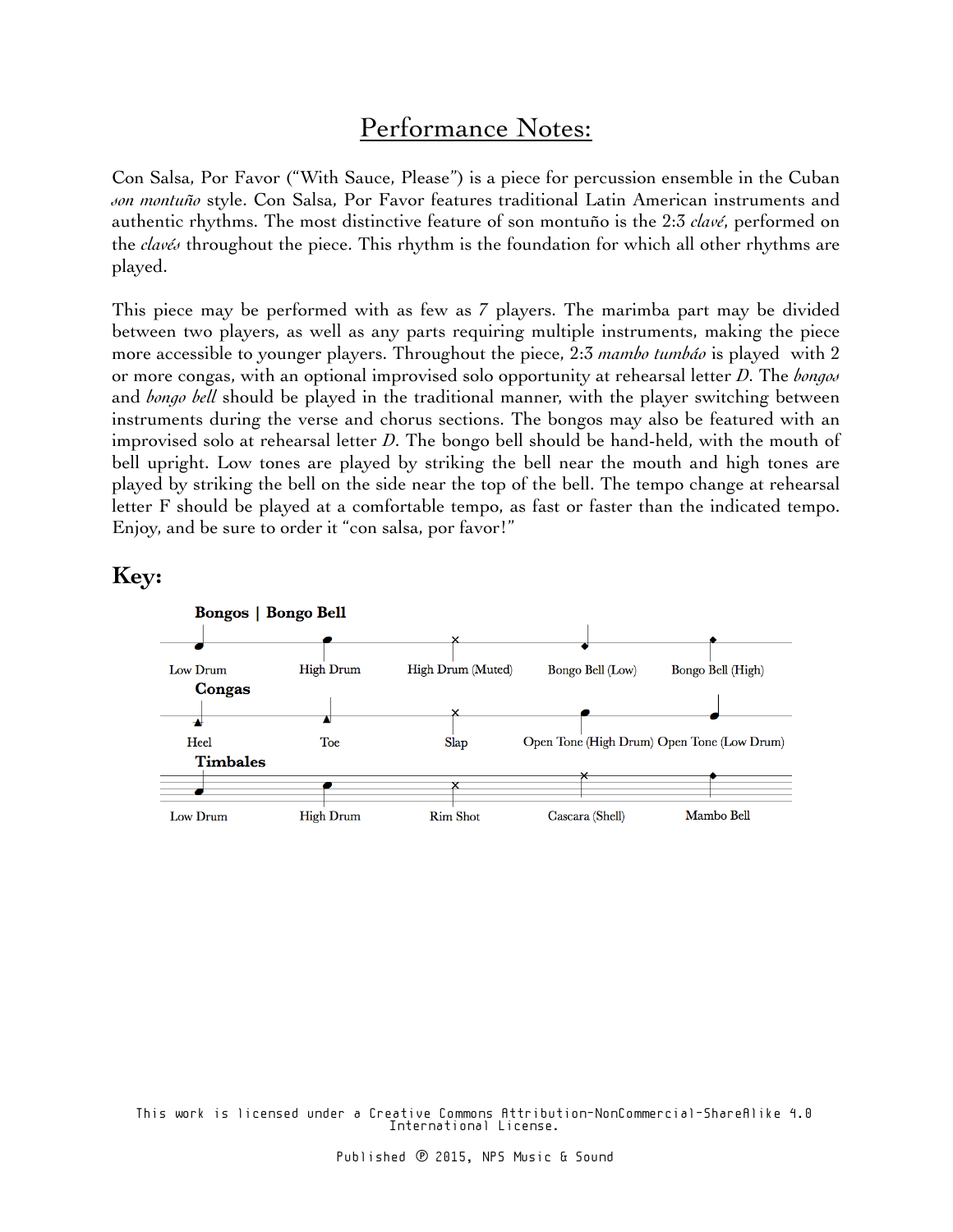## Con Salsa, Por Favor Son Montuño

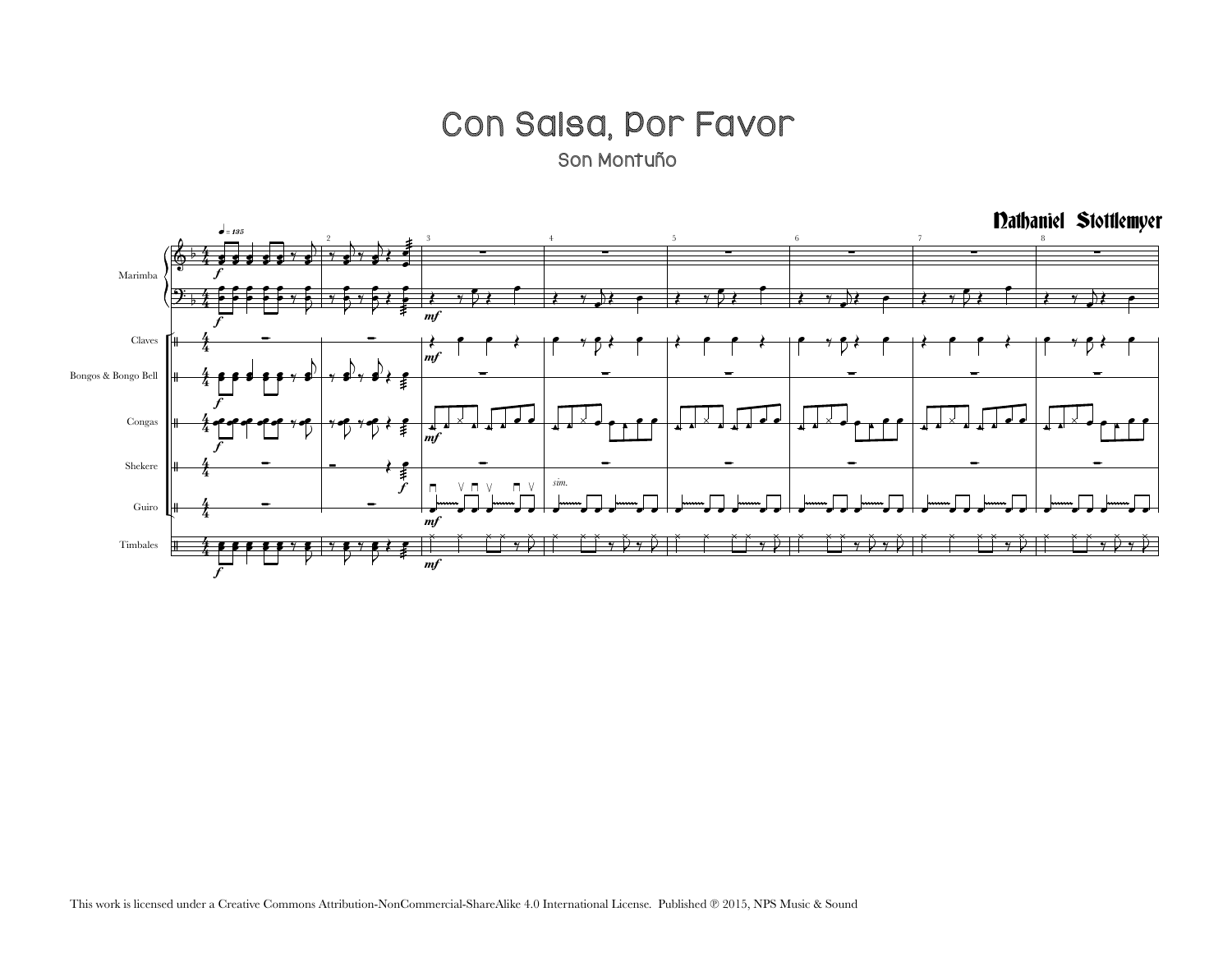

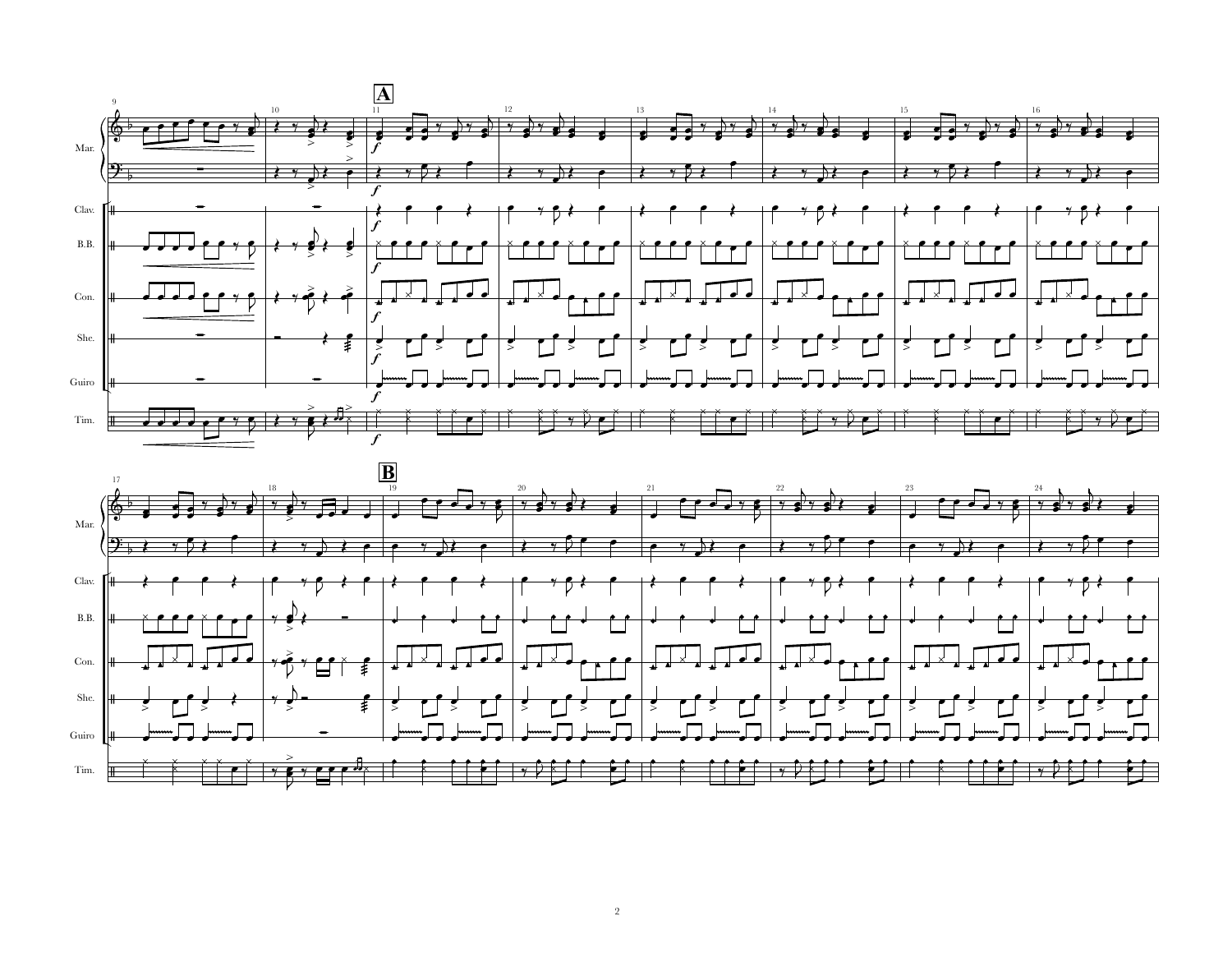

 $\overline{3}$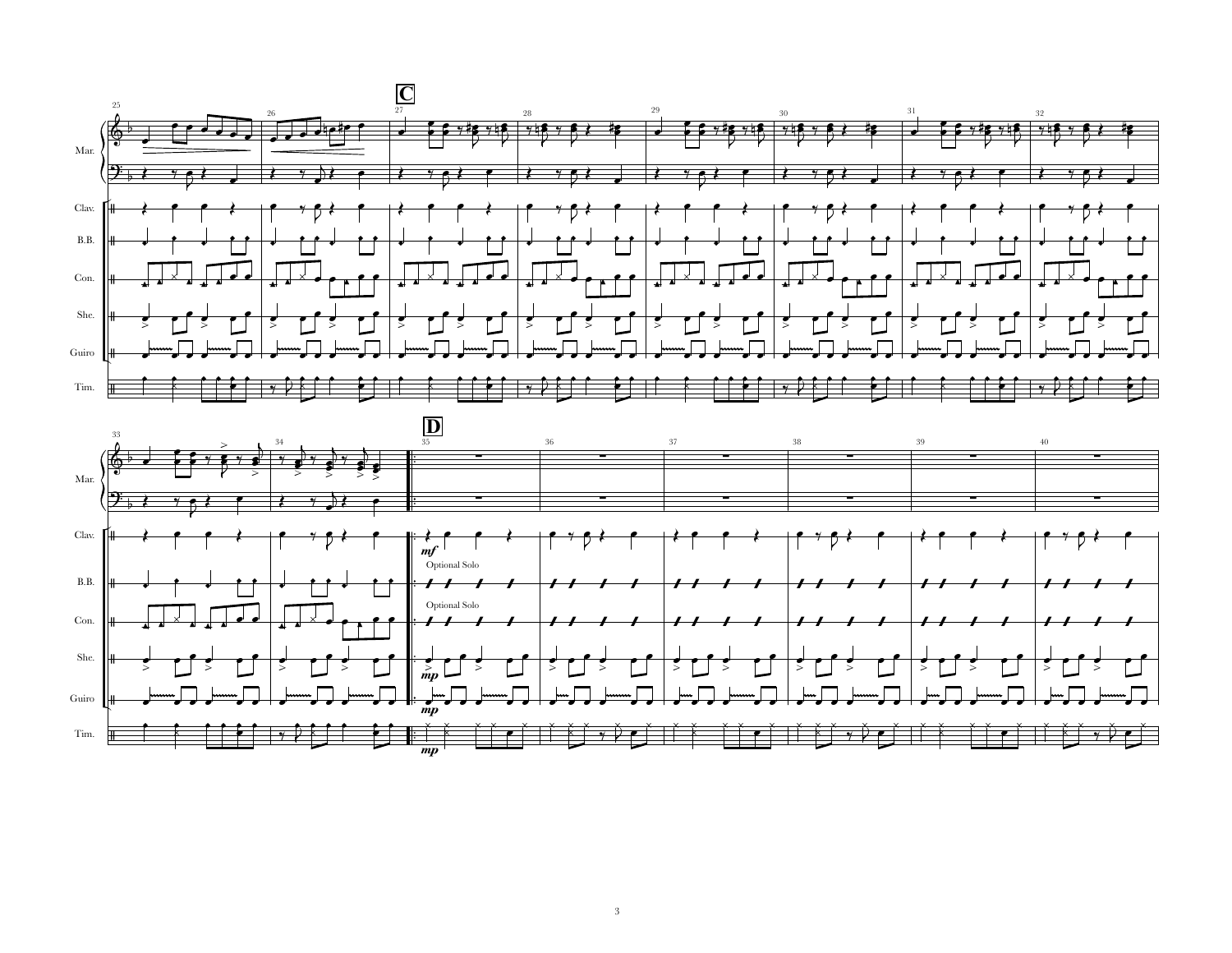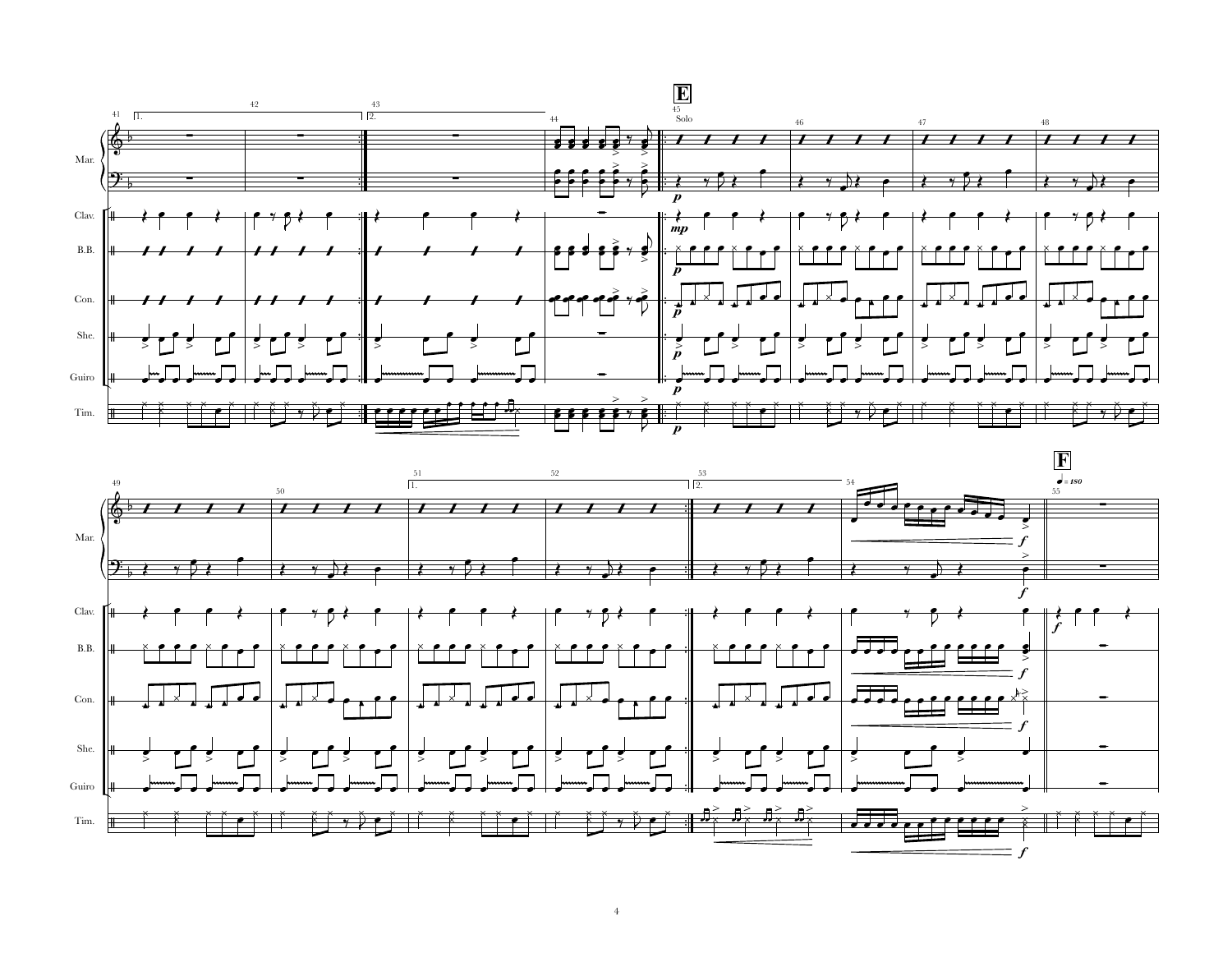

 $\overline{5}$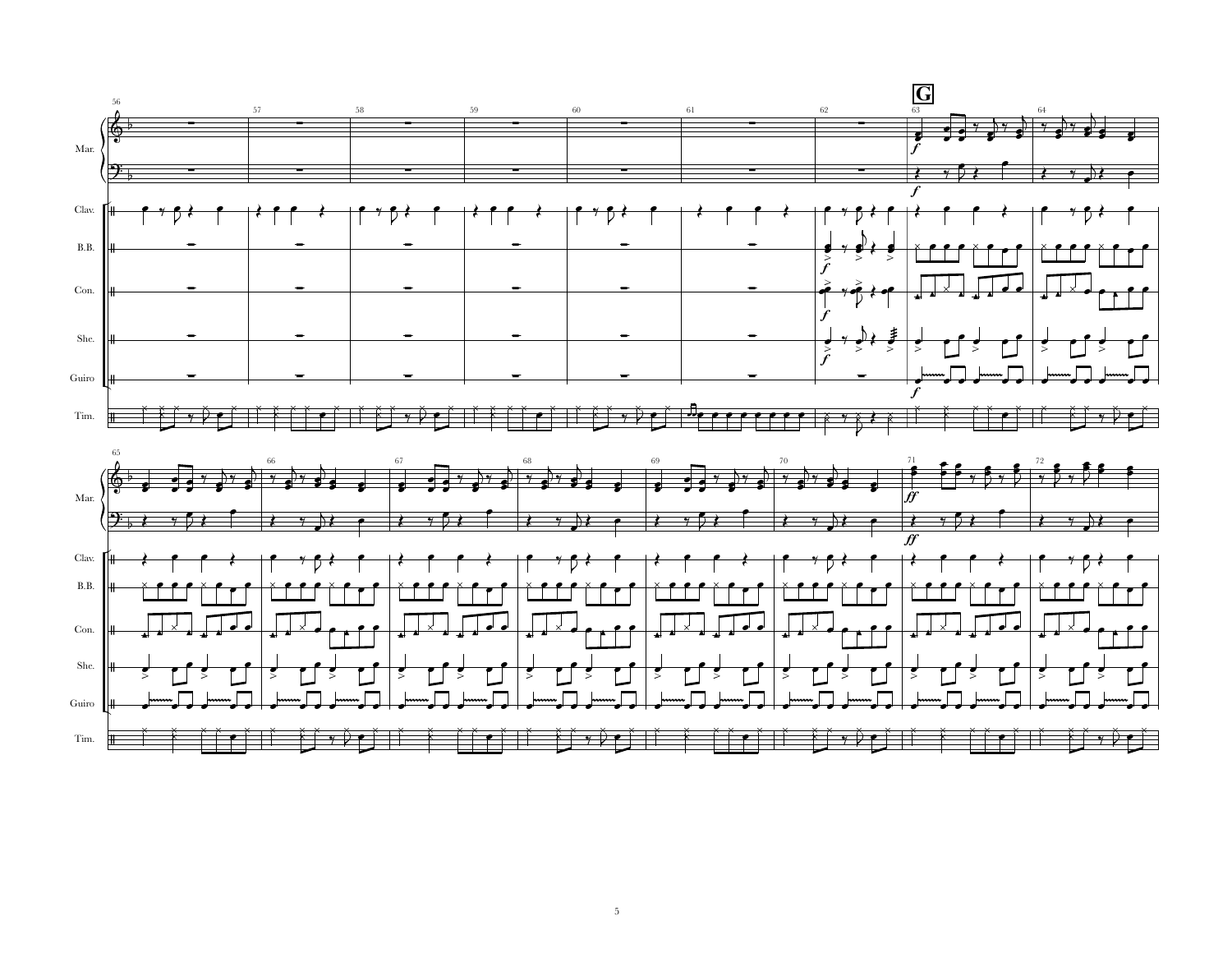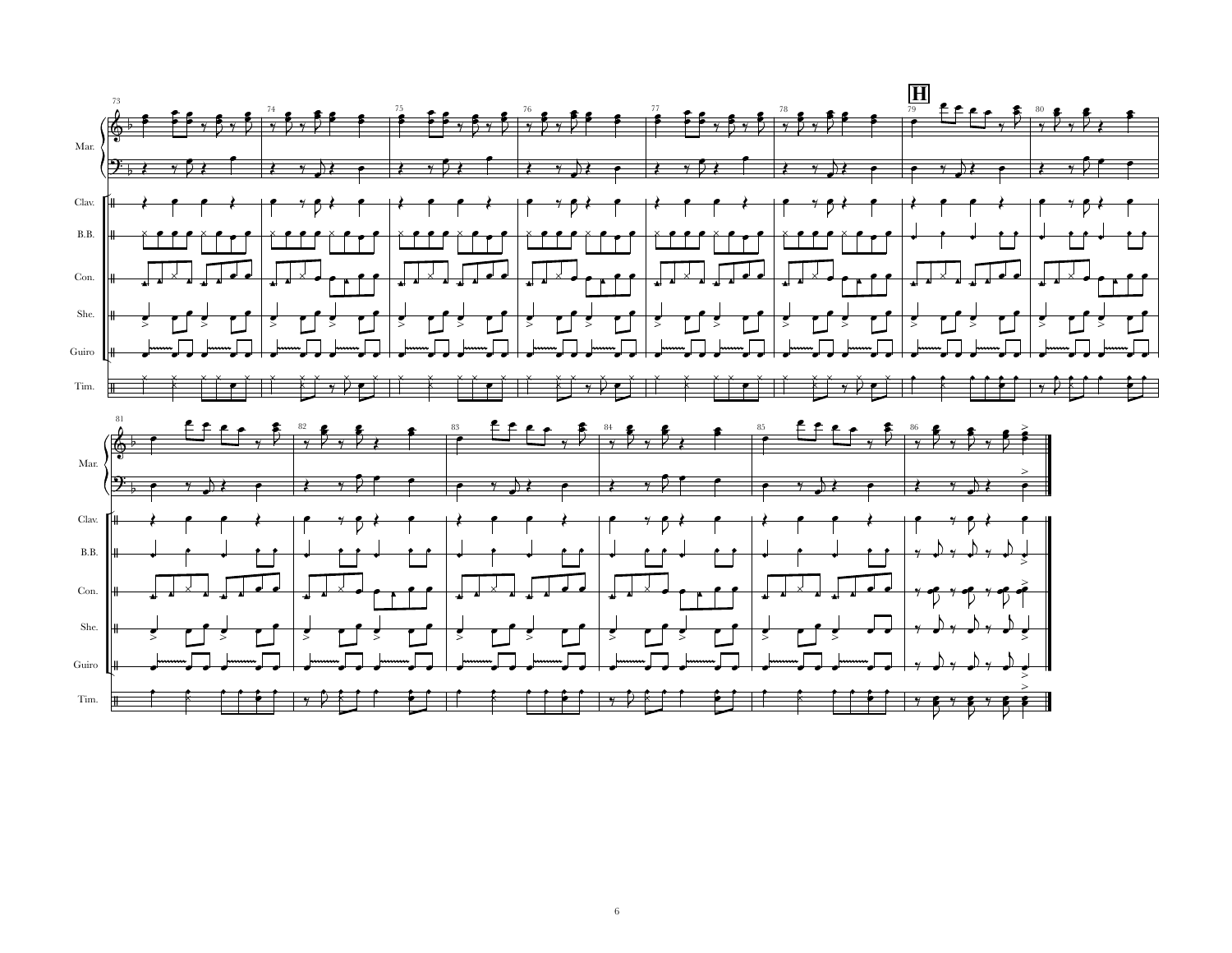Con Salsa, Por Favor Son Montuño

### Dathaniel Stottlemyer











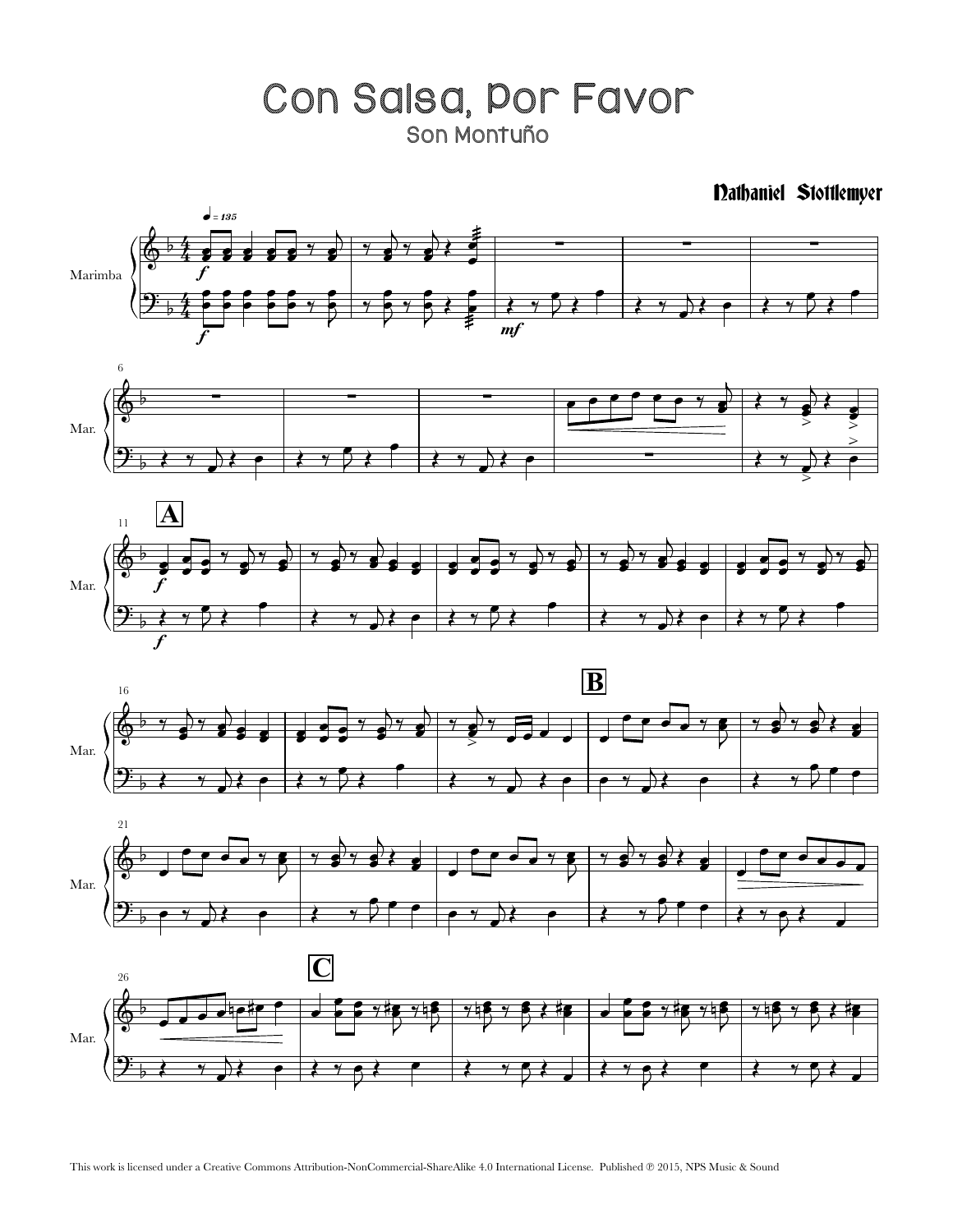









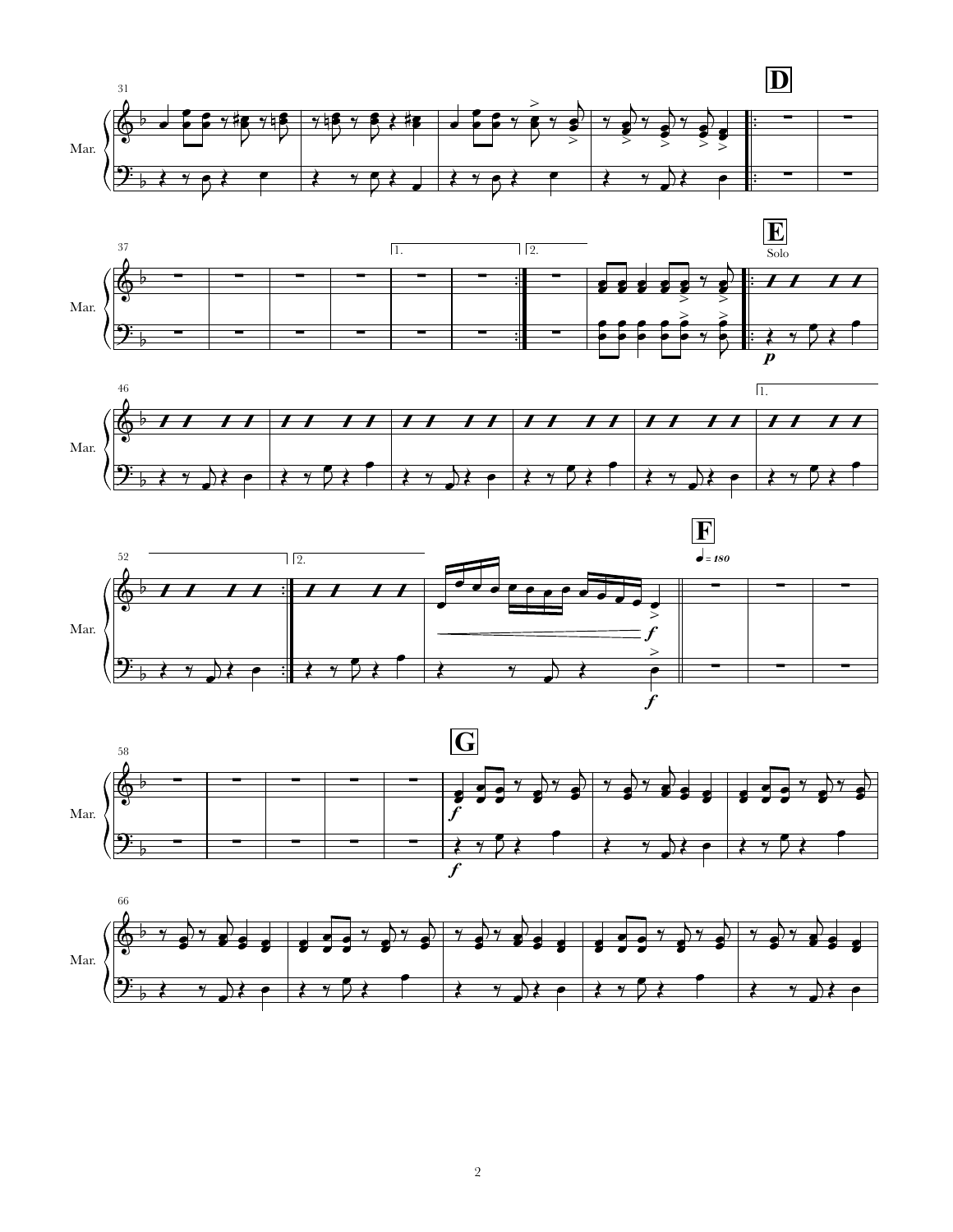





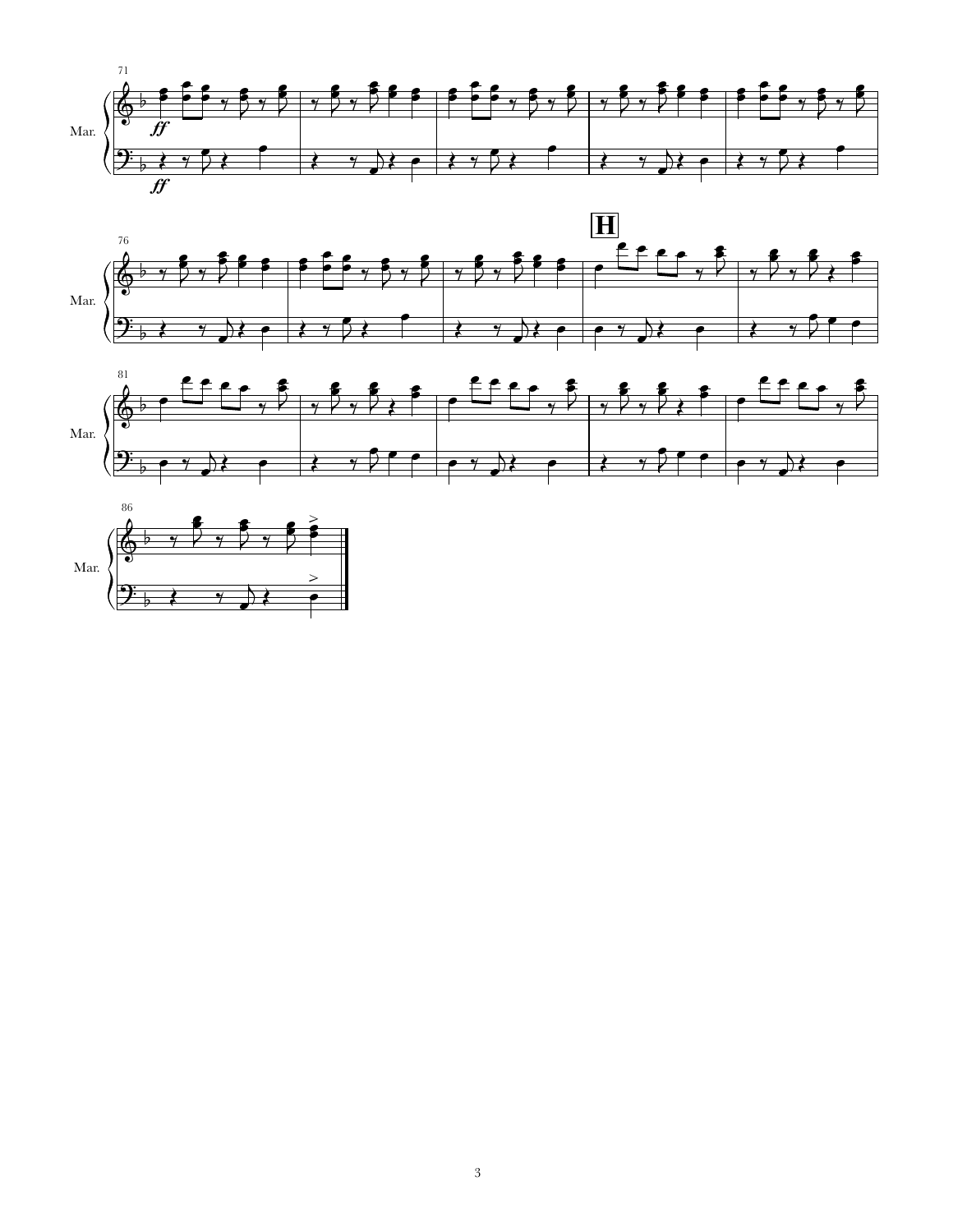

This work is licensed under a Creative Commons Attribution-NonCommercial-ShareAlike 4.0 International License. Published @ 2015, NPS Music & Sound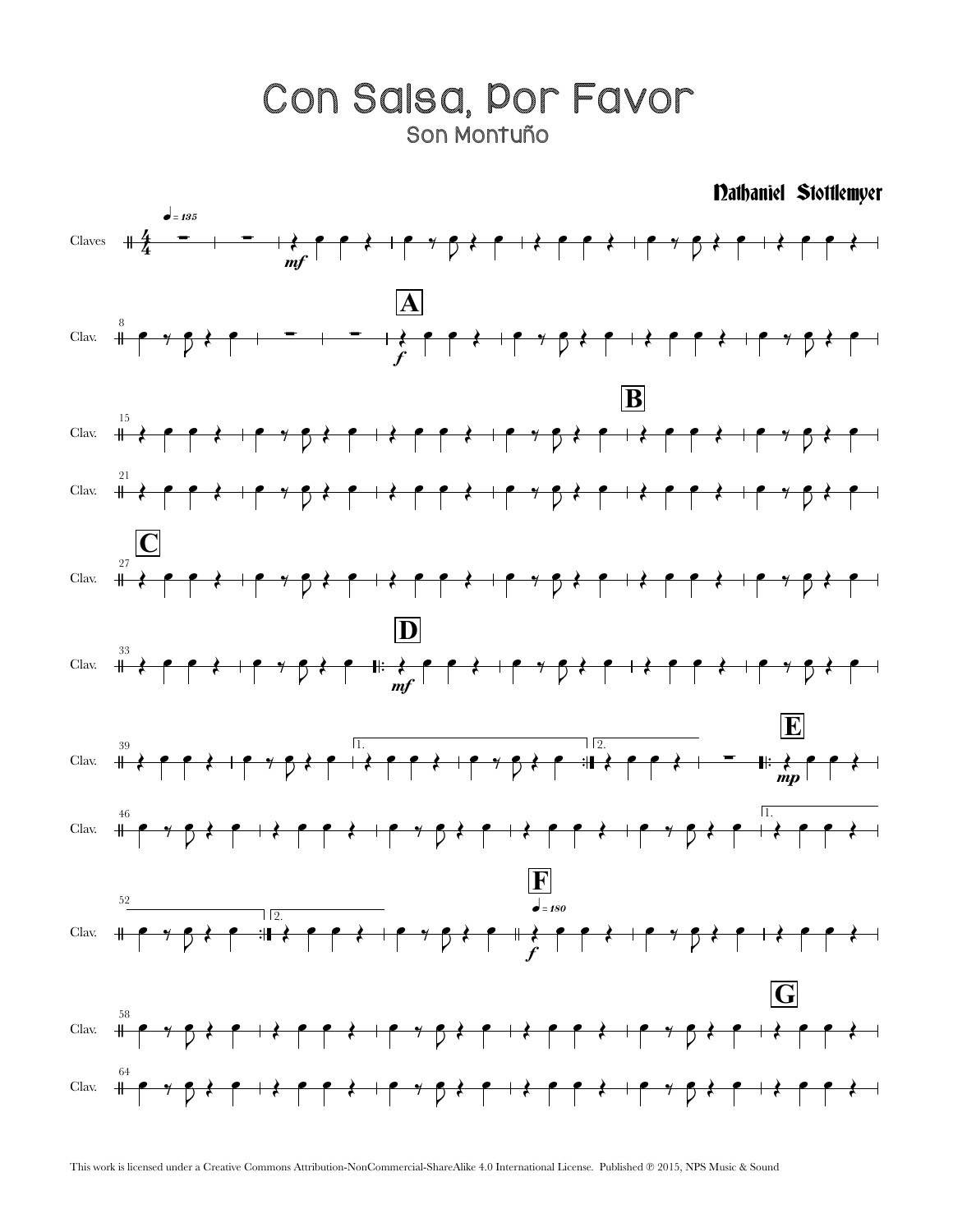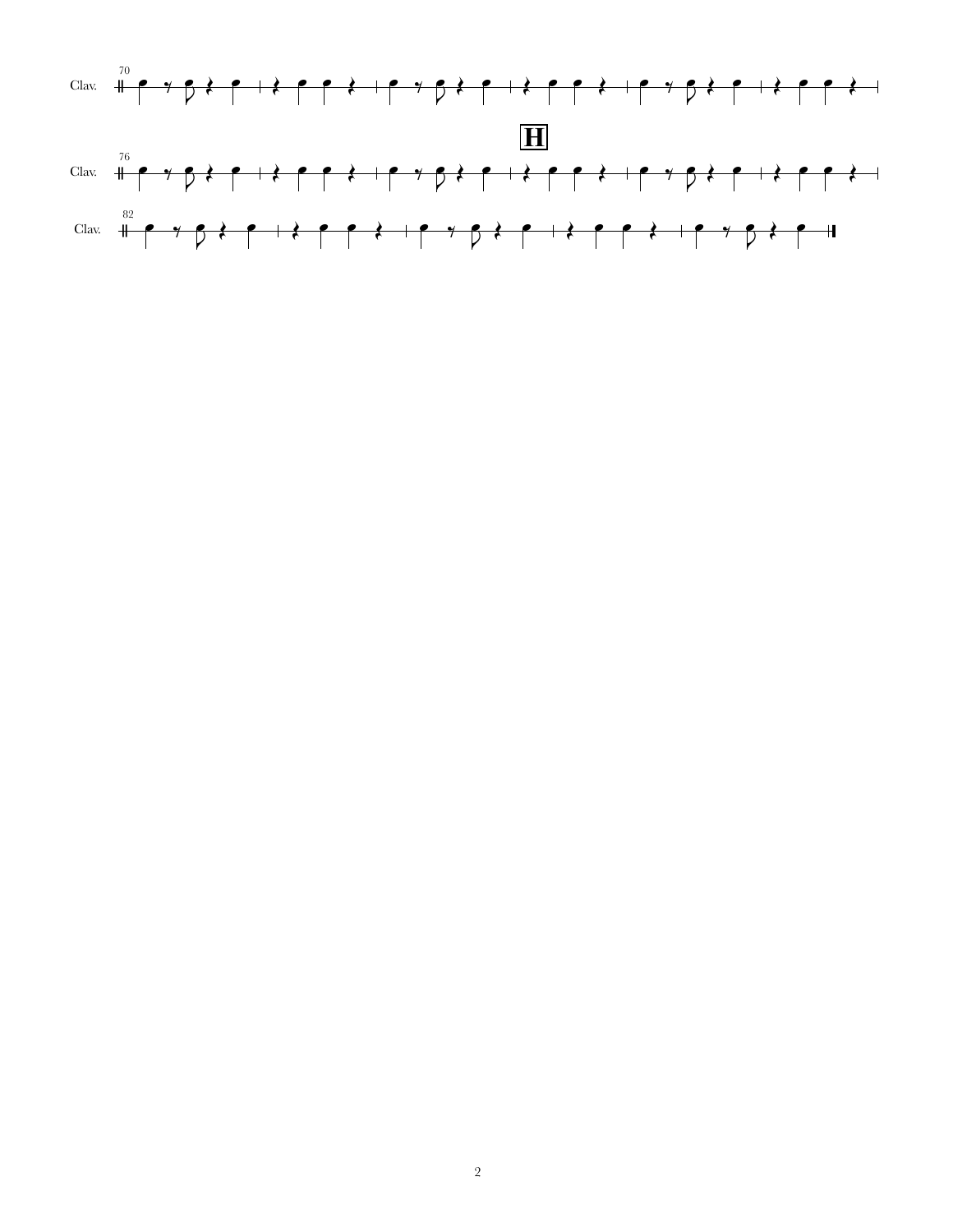## Con Salsa, Por Favor Son Montuño

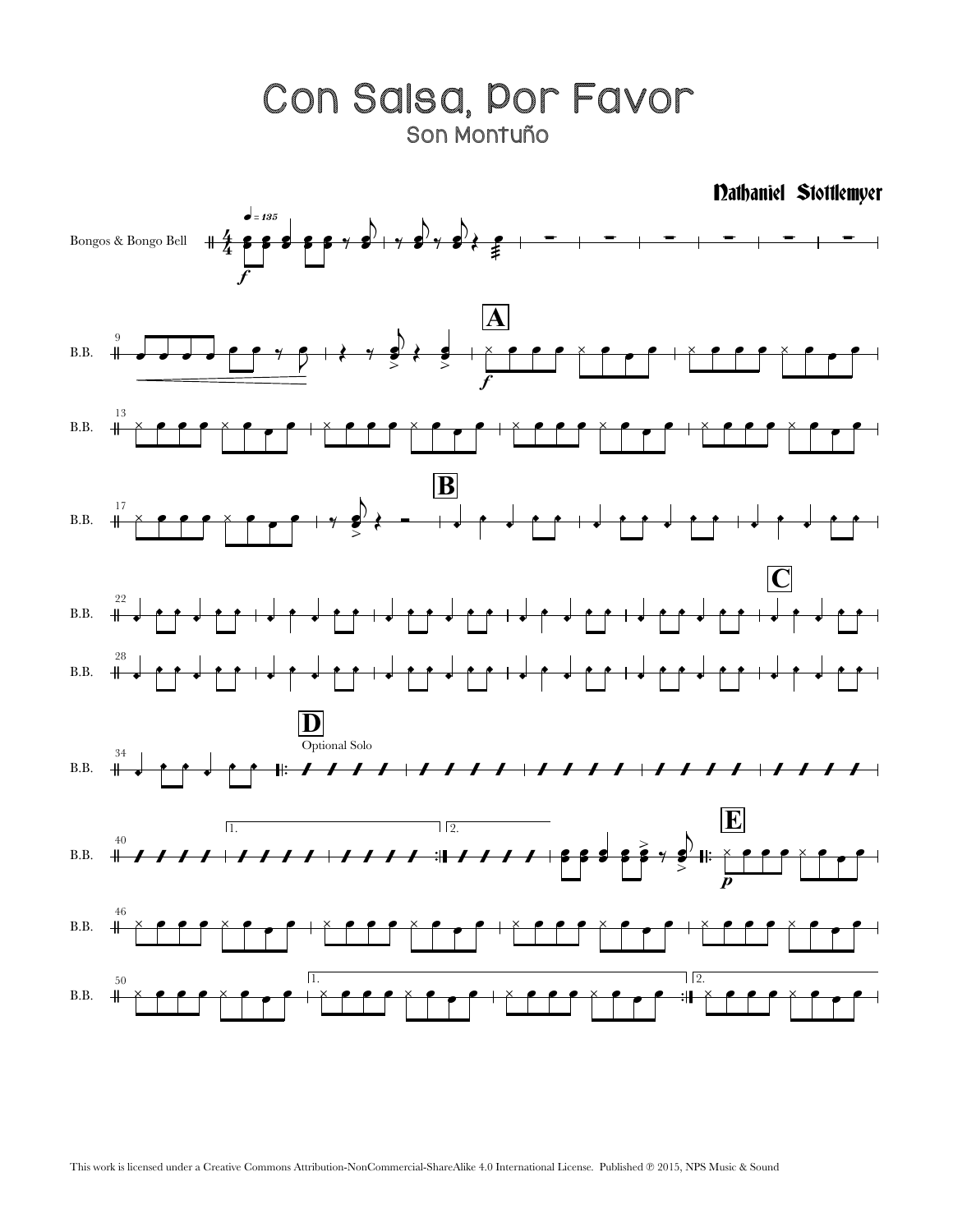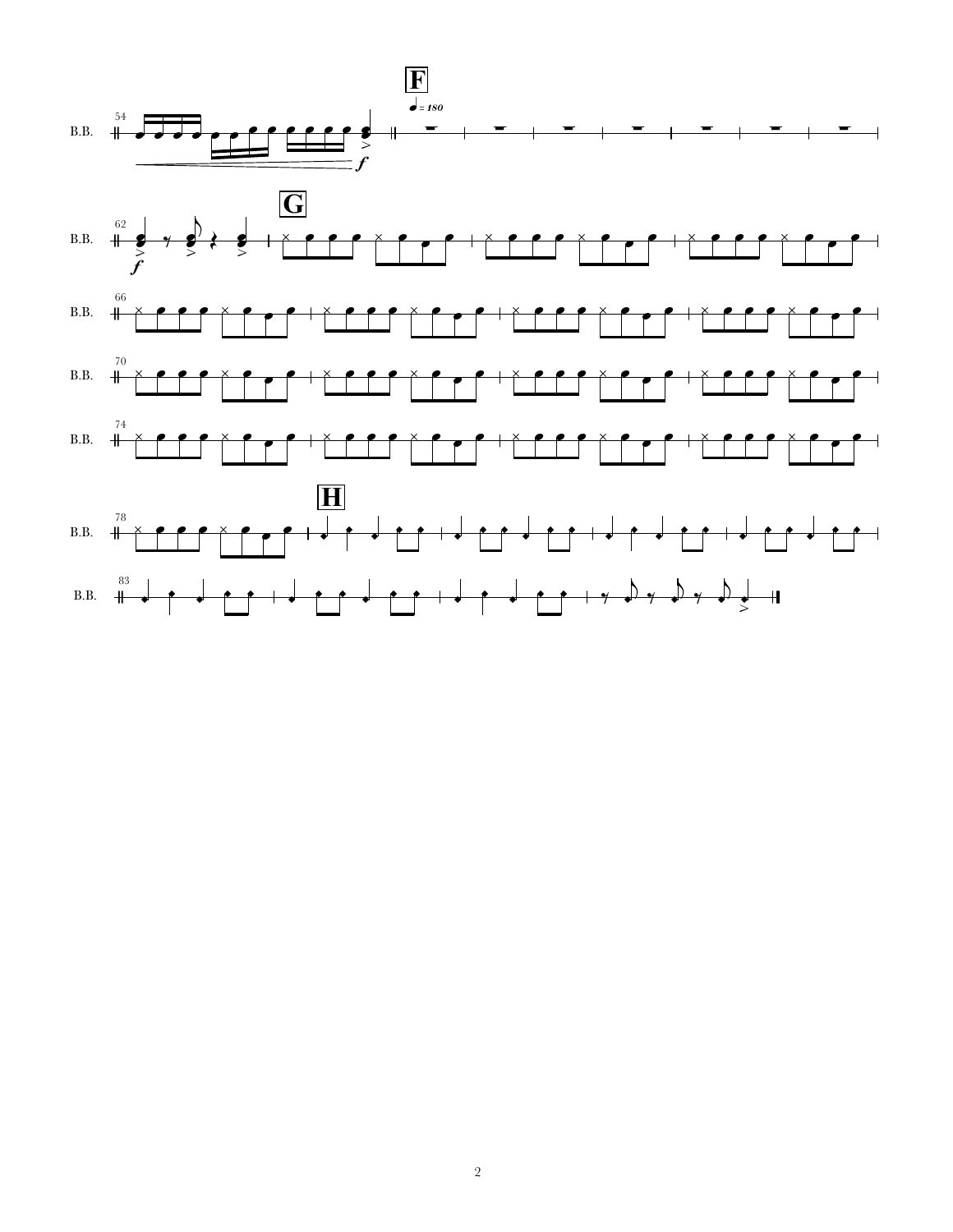

This work is licensed under a Creative Commons Attribution-NonCommercial-ShareAlike 4.0 International License. Published ℗ 2015, NPS Music & Sound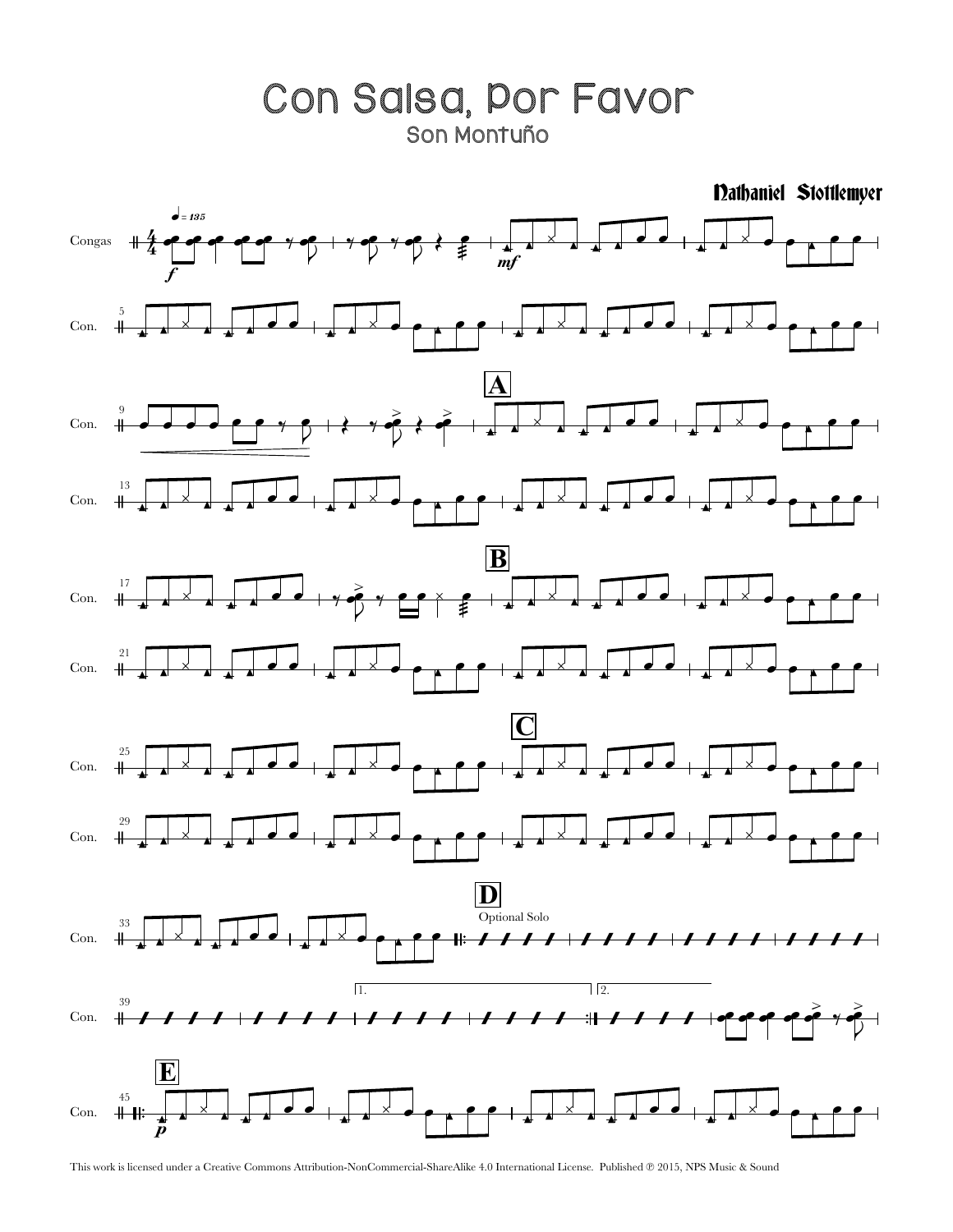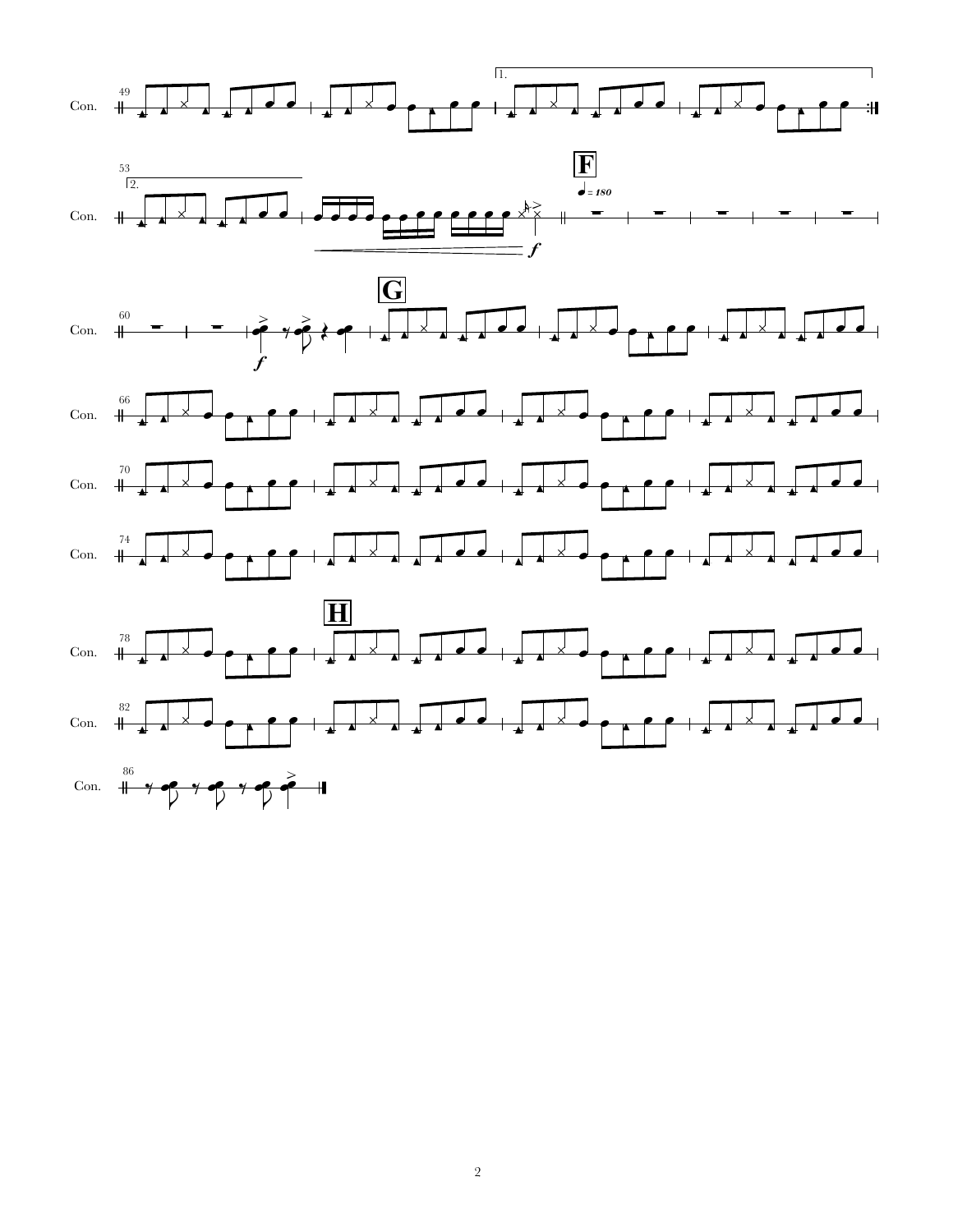

This work is licensed under a Creative Commons Attribution-NonCommercial-ShareAlike 4.0 International License. Published @ 2015, NPS Music & Sound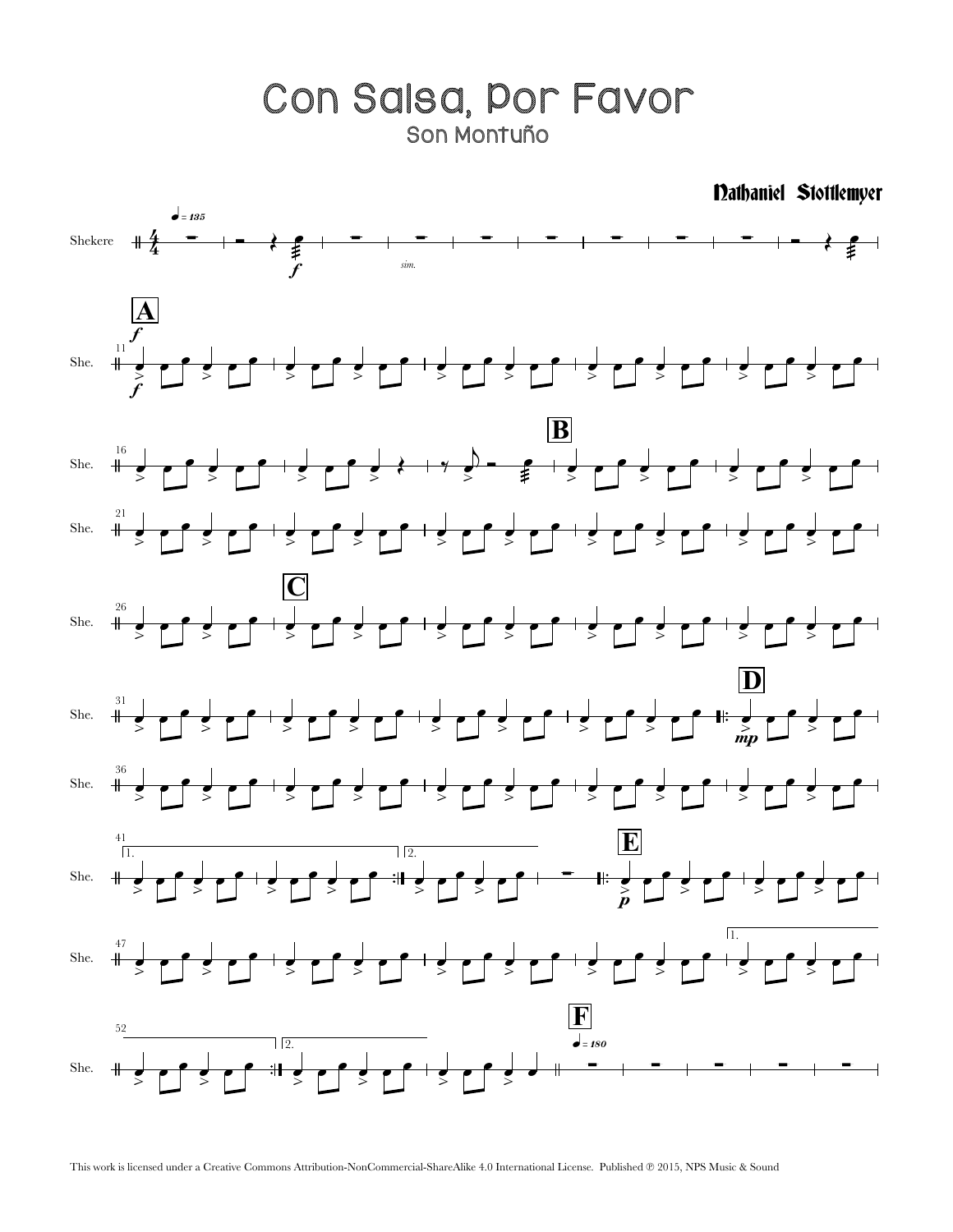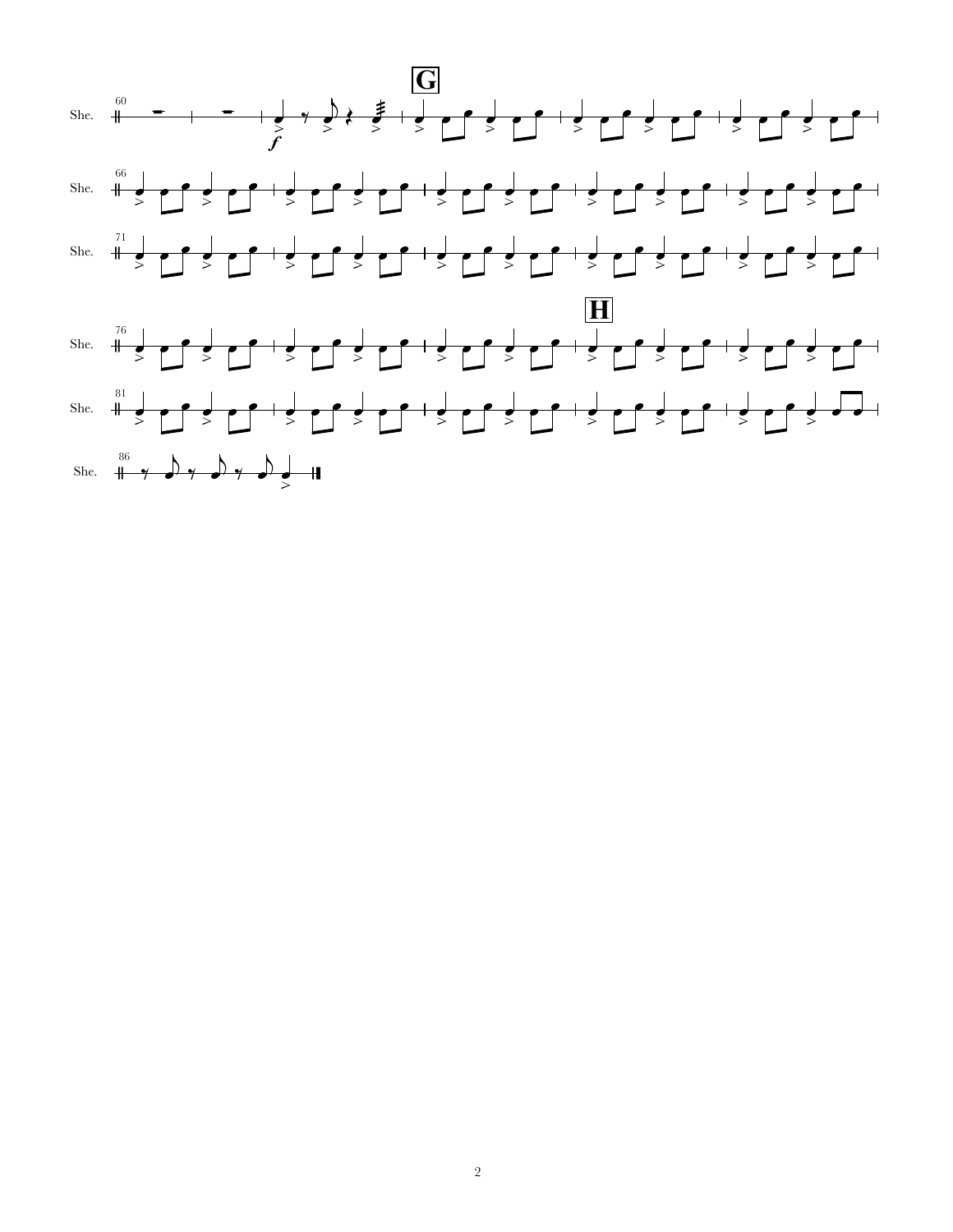



This work is licensed under a Creative Commons Attribution-NonCommercial-ShareAlike 4.0 International License. Published @ 2015, NPS Music & Sound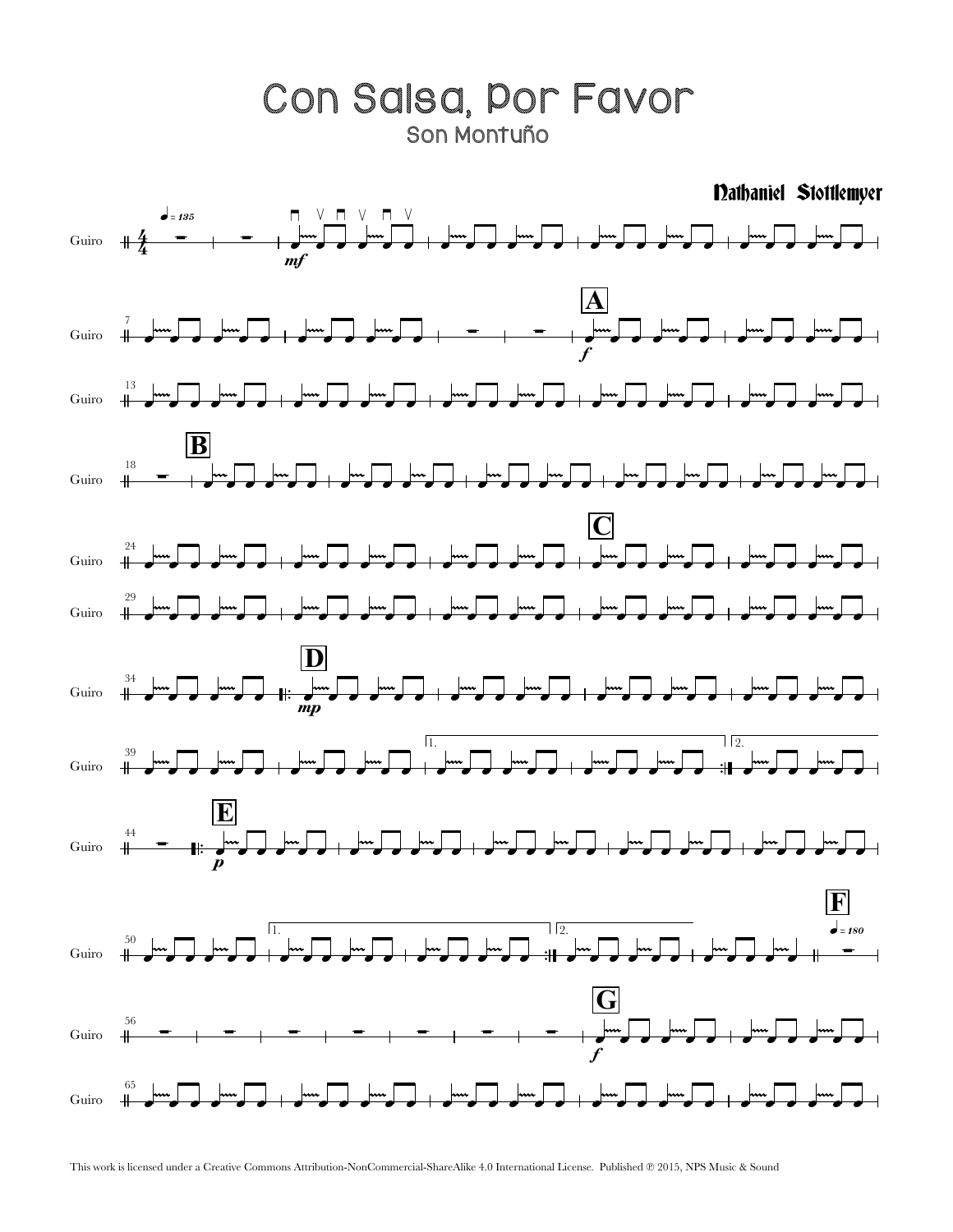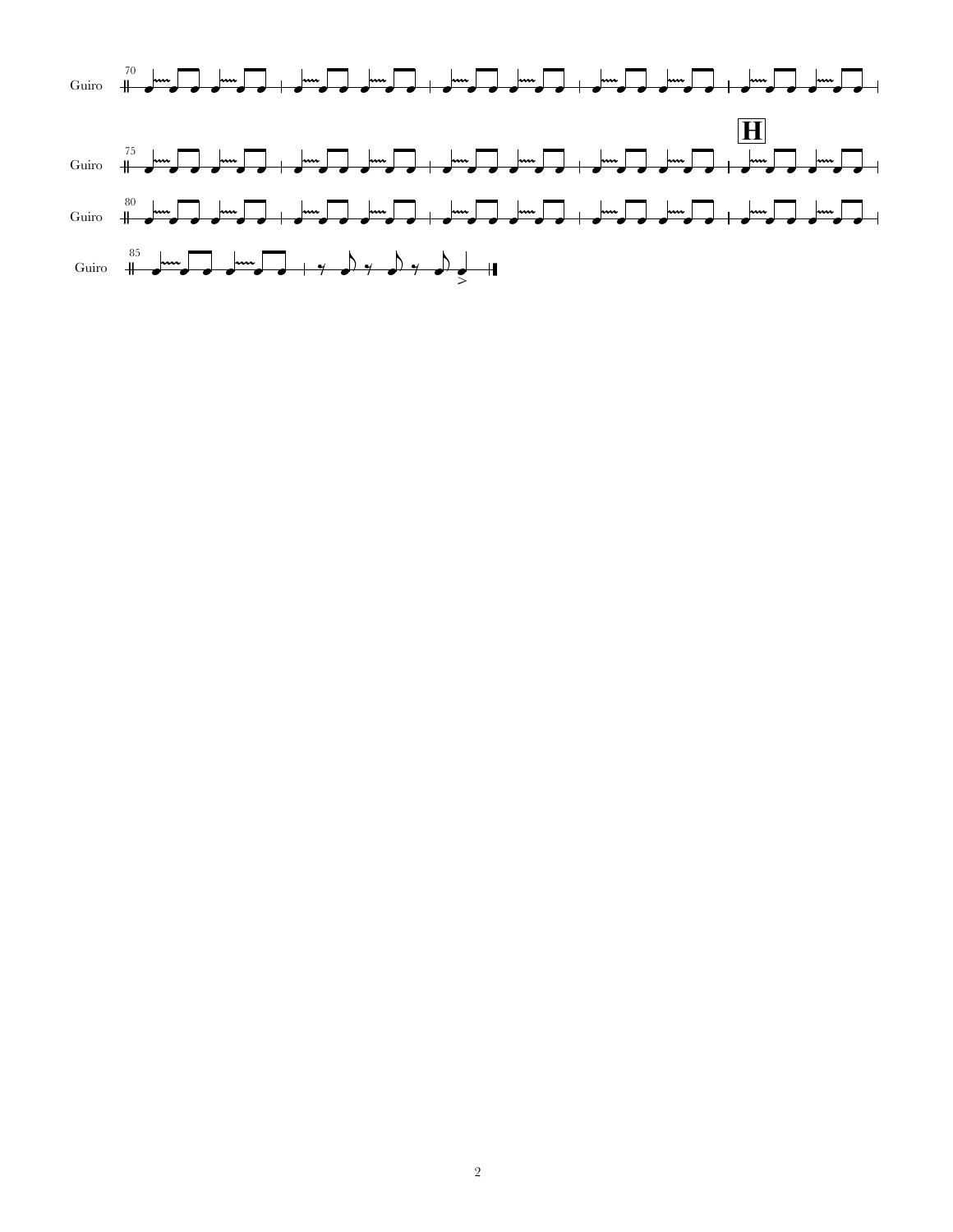Con Salsa, Por Favor Son Montuño